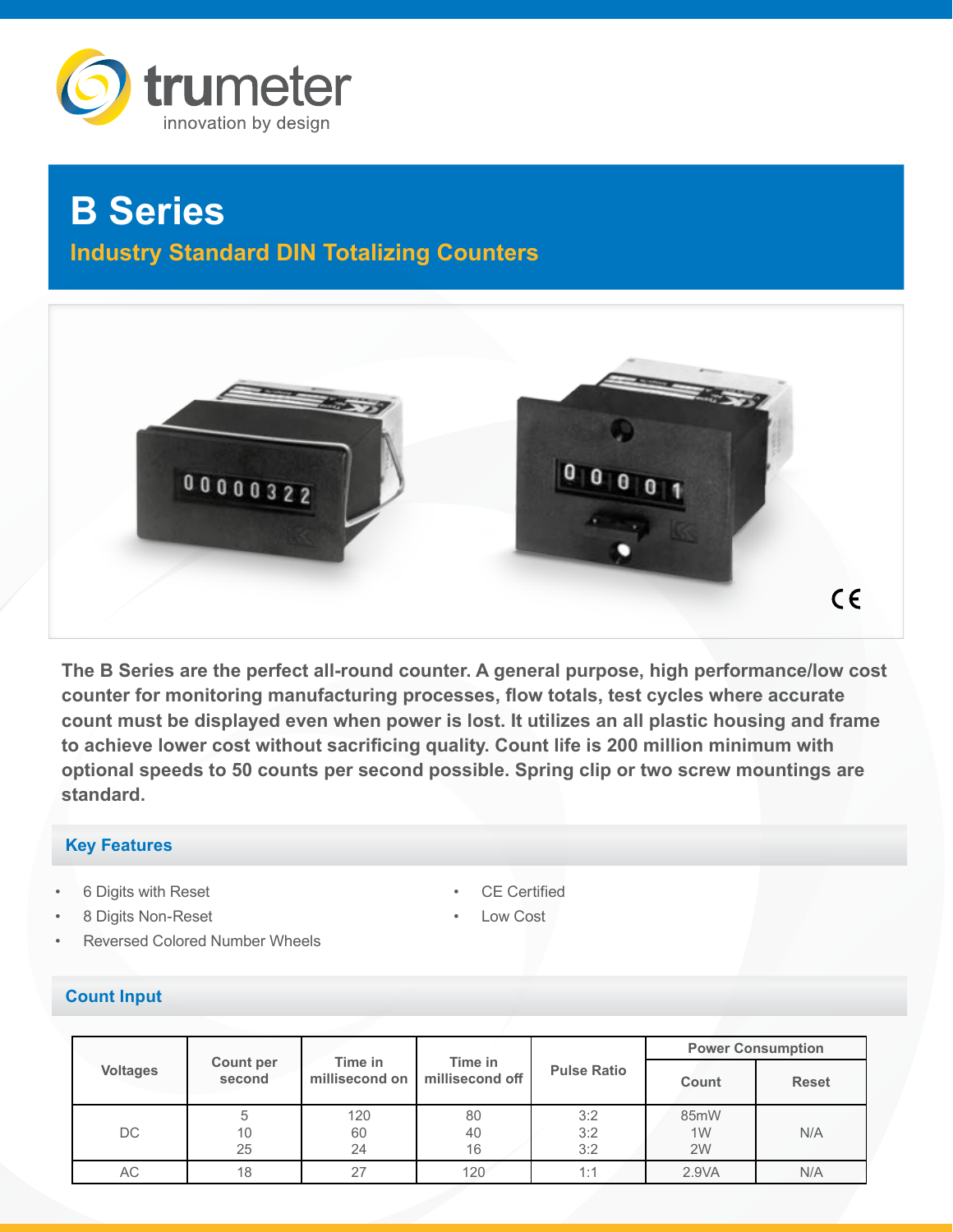

# **Dimensions**

#### **0 Mount Style**















## **2 Mount Style**







**3 Mount Style**



## **F1B Mount Style**